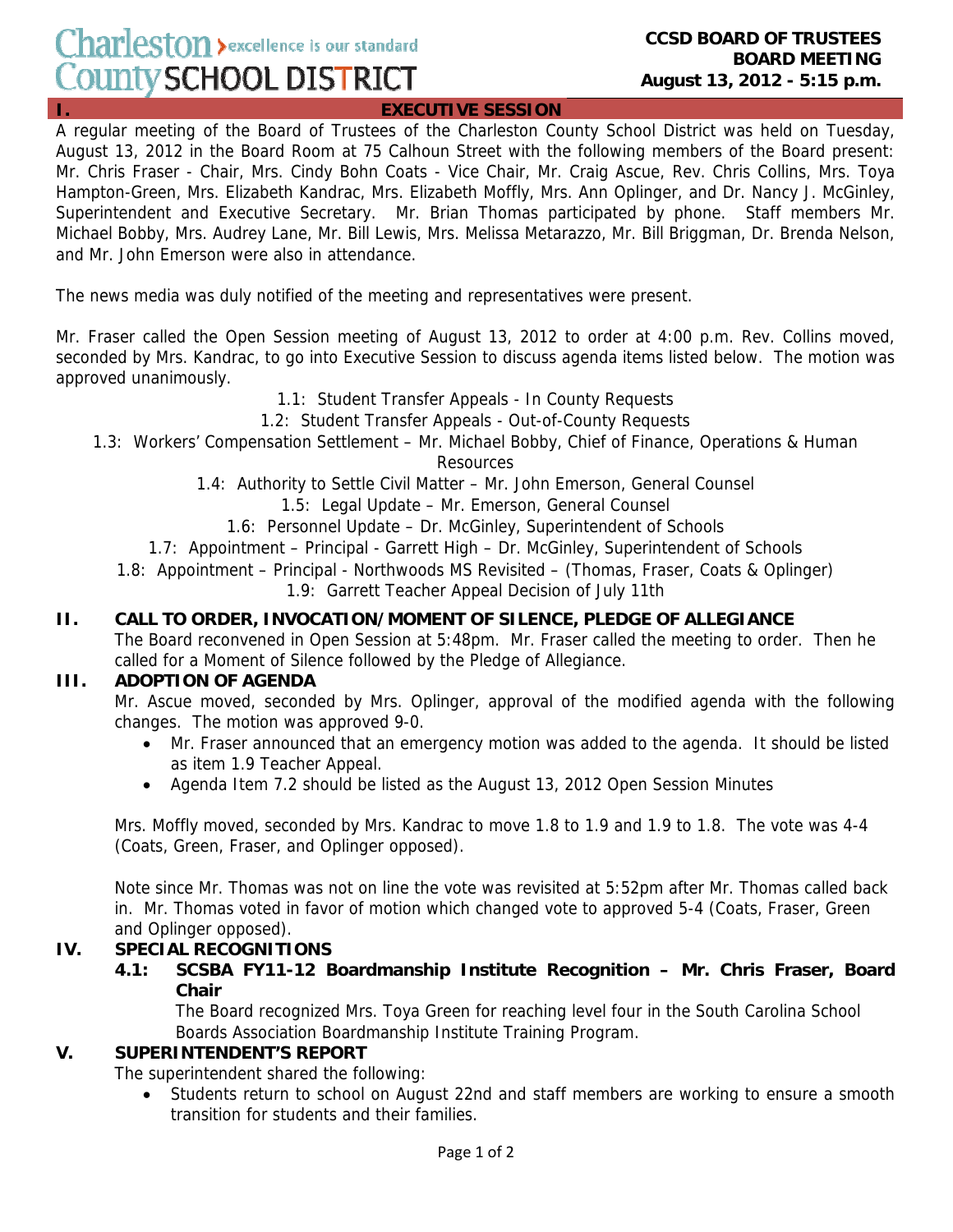- o The plan is to have all school buildings ready on day one. Final touches are being made to the Back-to-School Help Line which runs from August 16-22, from 7:00am – 5:00pm. The Help Line number is 937-6366.
- o Staff is also working with Durham Bus Services to offer a transportation helpline for parents with specific questions about bus related issues. This help line will run from August 13-21, from 8:00am – 5:00pm and August 22-31 from 4:00am – 6:00pm.
- o Dr. McGinley encouraged everyone to visit the district's back-to-school page for important information on registration, transportation, school lunches, and more.
- o Again this year, uniforms will be distributed by The Hands of Christ uniform distribution. Hootie's Homegrown Roundup event is on August 18<sup>th</sup> at Burke High School and the First Day Festival is on August 19<sup>th</sup>.
- Every school needs great teachers and a top notch principal. On Tuesday, the district held its first annual Great Teachers, Great Leaders event at Stall High School. Nearly 200 new teachers and assistant principals attended. Community partners from across the county were also there to offer services and resources. This was a good opportunity for these new teachers and principals to get acquainted with the Lowcountry and hear about Vision 2016 which includes the newly created
	- o Literacy Based Learning division and Office of Access and Opportunity. The Literacy Based Learning division will spearhead training for all grade and content area teachers in reading and writing across the curriculum while the Office of Access and Opportunity will aim to improve outcomes for students through early identification of Gifted and Talented students, timely supports for English Language Learners, and more transparent information on school choice options.
	- o On Wednesday, the same group of teachers and assistant principals boarded school buses and toured the neighborhoods and communities in the communities their students live. The tours provided staff members new to the area with additional insights about the challenges their students face.
	- o Dr. McGinley said she was honored to meet the new teachers and assistant principals and hope they will continue working for CCSD in years to come.
	- o Regarding turnover and retention, Dr. McGinley said the biggest reason teachers leave is because of inadequate support from their principals. She said principals have to meet the challenge and those that directly support principals have to roll up their sleeves to better support principals.
- There has been great discussion around educator evaluation, both regionally and nationally. A proposed Educator Evaluation Support Guidelines was issued by the SC State Department of Education. If implemented, these changes may have a significant impact on how teachers are evaluated. As a district, proposed changes are being monitored and interested parties are being asked to review the changes to make the necessary recommendations to the state.
- New pilot parent registration center was successful and registered over one thousand students.
- Innovation Zone will have a back to school pep rally next Thursday at 8am.
- July 30<sup>th</sup> PASS scores were recently released.
- 2016 school vision and update on goals target.

# **VI. VISITORS, PUBLIC COMMUNICATIONS**

- 1. Ms. Monica Vallejo, a Guidance Counselor of Northwoods MS, addressed the board in support keeping Interim Principal Toshawnka Mahone assigned to her school because a lot of hard work has been done to date and not make a change this close to school opening.
- 2. Ms. Sandra Riekpe supports decision regarding the Interim Principal at Garrett Academy
- 3. Ms. Maria James expressed concern regarding previous Interim Principal Dan Conner and expressed concerns regarding termination of Mr. Jarrod Coleman and his efforts to secure scholarships for students.
- 4. Ms. Rachael Washington, a Guidance Counselor at Northwoods MS supports keeping their Toshawnka Mahone.
- 5. Ms. Tawanna Johnson supports continuation of Interim Principal Ms. Toshawnka Mahone.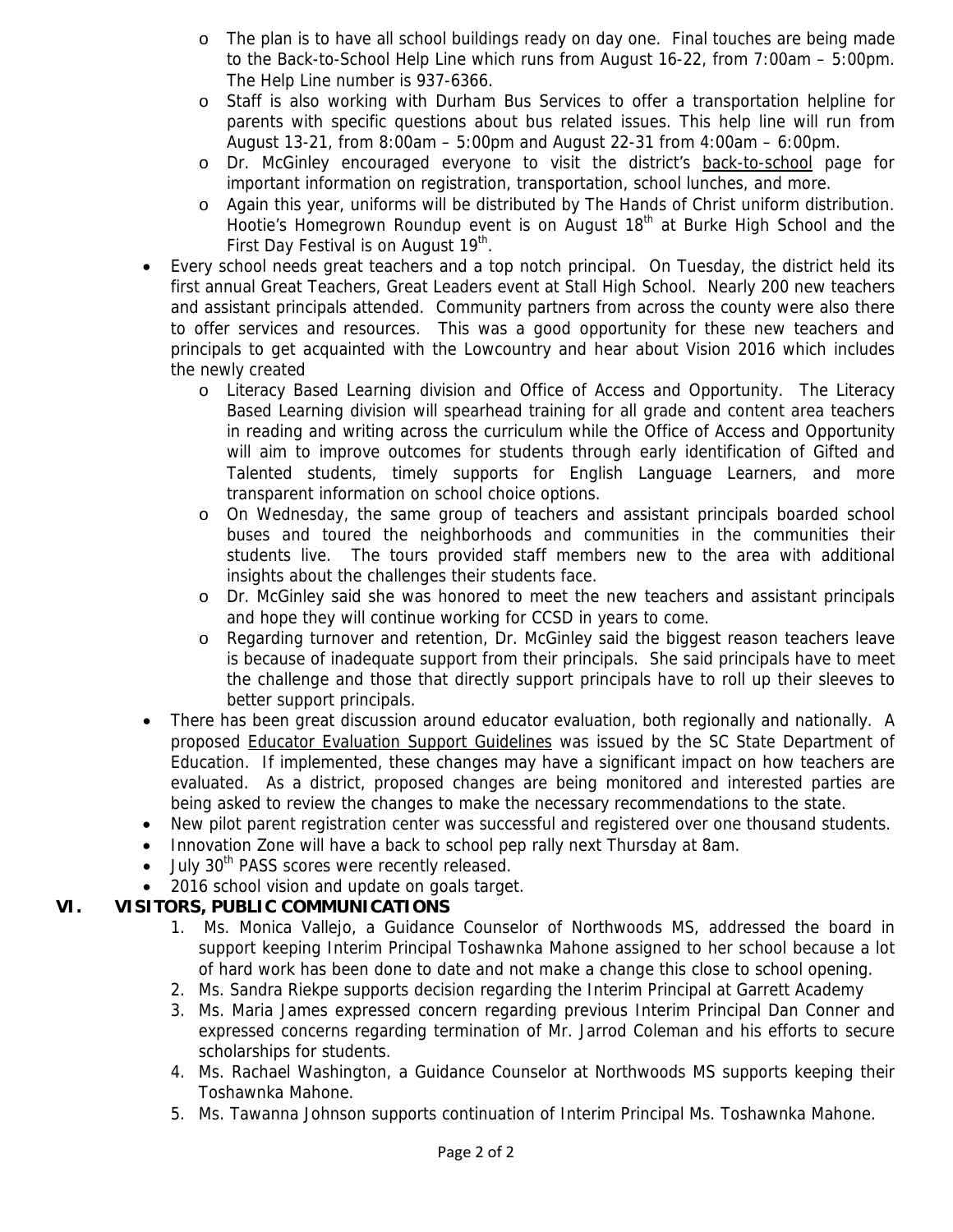6. Ms. Crystal Green inquired about principal appointment and expressed concerns about dismissal of previous band director Mr. Jerrod Coleman and regional band practices missed because information was not received after Mr. Coleman's dismissal. She requested Mr. Coleman be reinstated to his position as band director at Garrett Academy.

Mr. Thomas telephone connection was lost at 6:04pm. However, he was reconnected immediately.

# **VII. APPROVAL OF MINUTES/EXECUTIVE SESSION AGENDA ITEMS**

 **7.1: Open Session Minutes of July 23, 2012, and August 2, 2012**  Mrs. Kandrac moved, seconded by Rev. Collins to approve the Open Session Minutes of July 23, 2012 and August 2, 2012. The minutes were approved 9-0.

# **7.2: Motions of Executive Session of July 23, 2012**

The Board voted on Executive Session motions as follows:

# **1.1: Student Transfer Appeals - In County Requests -**

Mrs. Oplinger moved, seconded by Mrs. Coats approval of in-county student transfer appeal request which follows. The vote was 9-0.

- Approve A, C to Laing, D to Laing, F, G, H, J, K, L to Mitchell, M to Mitchell, O, P, Q, T, V, W, Y, BB, CC, EE, GG, HH, II, KK, LL, MM, OO, PP to JIMS, TT, VV, WW to JIES, XX, ZZ, AAA, BBB, DDD, EEE, FFF to Mitchell, GGG
- Deny E, I, U, X, Z, AA, DD, FF, JJ, NN, YY capacity
- NCLB B, N, R, S, QQ, RR, SS, UU, CCC, HHH, III, JJJ

# **1.2: Student Transfer Appeals - Out-of-County Requests**

Mrs. Oplinger moved, seconded by Mrs. Kandrac to deny the out-of-country student transfer request due to lack of space. The motion was approved with a vote of 9-0.

## **1.3: Workers' Compensation Settlement – Mr. Michael Bobby, Chief of Finance, Operations & Human Resources**

Mrs. Coats motioned, seconded by Mrs. Oplinger approval of the Workers' Compensation Settlement. The motion was approved with a vote of 9-0.

NOTE: Mrs. Kandrac requested the names of the individual that move and second motions in Exec Session items be announced in Open Session.

# **1.4: Authority to Settle Civil Matter – Mr. John Emerson, General Counsel**

Mrs. Green moved, seconded by Mrs. Oplinger to approve a recommendation authorizing staff to settle a civil matter. The motion was approved 8-1 (Thomas opposed).

Mrs. Kandrac offered an alternate motion, seconded by Mrs. Moffly to offer the individual employment in addition to the financial settlement. The motion failed 3-6 (Ascue, Coats, Fraser, Green, Oplinger, and Thomas opposed).

# **1.5: Legal Update – Mr. Emerson, General Counsel**

**A**. The Board received a Legal Update from General Counsel on East Cooper Montessori School Charter Amendment. However, no action was taken.

**B**. The Board received a Legal Update from Mr. Bobby on the Rising Star Program contract issue. However, no action was taken.

# **1.6: Personnel Update – Dr. McGinley, Superintendent of Schools**

The Board received a Personnel Update from staff. No action was taken.

## **1.7: Appointment – Principal - Garrett High – Dr. McGinley, Superintendent of Schools**

Mrs. Oplinger moved, seconded by Mrs. Green approval of the recommendation to appoint Ms. Charity Summers to the position of principal at Garrett High School. The motion was approved 8-1 (Kandrac opposed).

#### **1.8: Appointment – Principal - Northwoods MS Revisited – (Thomas, Fraser, Coats & Oplinger)**

Mrs. Oplinger moved, seconded by Mr. Ascue to overturn the board's earlier decision and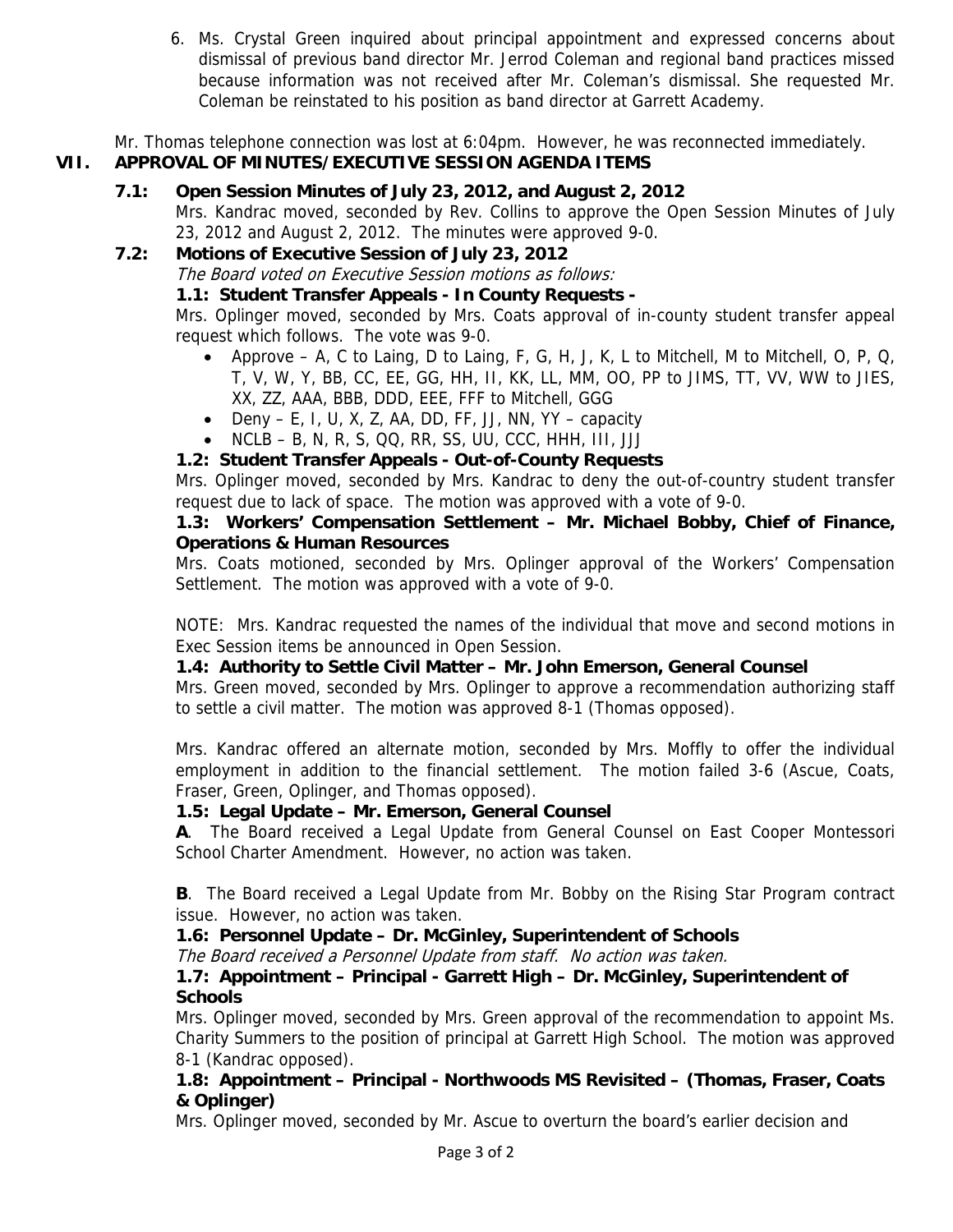appoint Mr. Dan Conner as Principal at Northwoods Middle School. The motion was approved with a vote of 6-3 (Collins, Kandrac and Moffly opposed).

## **1.9: Teacher Appeal of July 11th**

Rev. Collins moved, seconded by Mrs. Kandrac to overturn a teacher appeal of July  $11<sup>th</sup>$ thereby reinstating a Garrett Academy teacher.

The motion was approved 5-4 (Coats, Fraser, Green and Oplinger opposed).

Note: This item was added during Executive Session for emergency reasons (opening of school on August  $22^{nd}$ ).

# **7.3: Financial Minutes of July 23, 2012, August 2, 2012**

The Board will vote on the Financial Minutes of July 23, 2012 and August 2, 2012.

- Mrs. Kandrac moved, seconded by Mrs. Coats approval of the July 23, 2012 Financial Minutes. The minutes were approved 9-0.
- Mrs. Coats moved, seconded by Mrs. Moffly that the Aug. 2, 2012 Financial Minutes be postponed. Mrs. Coats requested the financial implications be added and report be brought back to the board for approval.

## **VIII. CAE UPDATE**

#### **8.1: State of 2012-13 School Opening – Dr. Nancy McGinley, Superintendent of Schools**

A. Staff presented information on school opening data, issues topics listed below:

- **Back to School Events** Dr. Nancy McGinley
- Uniform and School Distribution by Hands of Christ Dr. Nancy McGinley
- **Great Teachers, Great Leaders Symposium** Dr. Herring said 170 new teachers and 9 assistant principals joined the district this year. Mrs. Melissa Matarazzo and her team were commended for organizing the symposium.
- **Teacher Vacancies** Mrs. Audrey Lane said goal continue to be an effective teacher in every classroom. Since June 100 plus vacancies were filled. Today 62 vacancies exist.
	- o Mrs. Moffly said it was her understanding that during the approval of the budget, the number of master teachers was reduced to 55. Dr. McGinley said some schools traded off master teachers for associate teachers. Mrs. Kandrac asked difference between two teachers. Dr. McGinley said Master Reading Teachers have full credentials. Associate Teachers don't have that and must work under Master Teachers. Mrs. Kandrac asked if there were 15 Master Reading Teachers. Mr. Briggman confirmed. Dr. McGinley said the Literacy person will oversee Literacy.
- **Capital Building Program** Mr. Bill Lewis updated the Board on efforts to utilize the former Oakland and Harbor View ES swing campuses.
	- o Mrs. Kandrac asked if the expansion of Mikell Drive was included in the plan. Mr. Lewis confirmed.
- **Summer 2012 Mobile** Moves information on was shared.
	- o Mrs. Kandrac was amazed that Haut Gap MS that was recently built is already too small. Mr. Lewis credited the increased enrollment to Mr. Padron's success. Also he said the  $5<sup>th</sup>$  grade was relocated to the school.
- Mr. Bobby shared information about Operations, Planning and Systems Improvement Department and said no projects will infringe on school operations. He also said staff was able to generate more efficiency with less staff. He commended the Facilities group for improvement in response time and identified staff members who were able to make it happen.
- Mr. Bobby said a digital portfolio will be placed online to illustrate work board approved funding for and what has been accomplished across the district.
- Mr. Bobby spoke of plan to address surfaces for play areas across the district.
- Dr. Laura Donnelly share PASS rates which are tied to the 2016 Goals. Graduation rates are not available at this time and will probably be ready in October or November.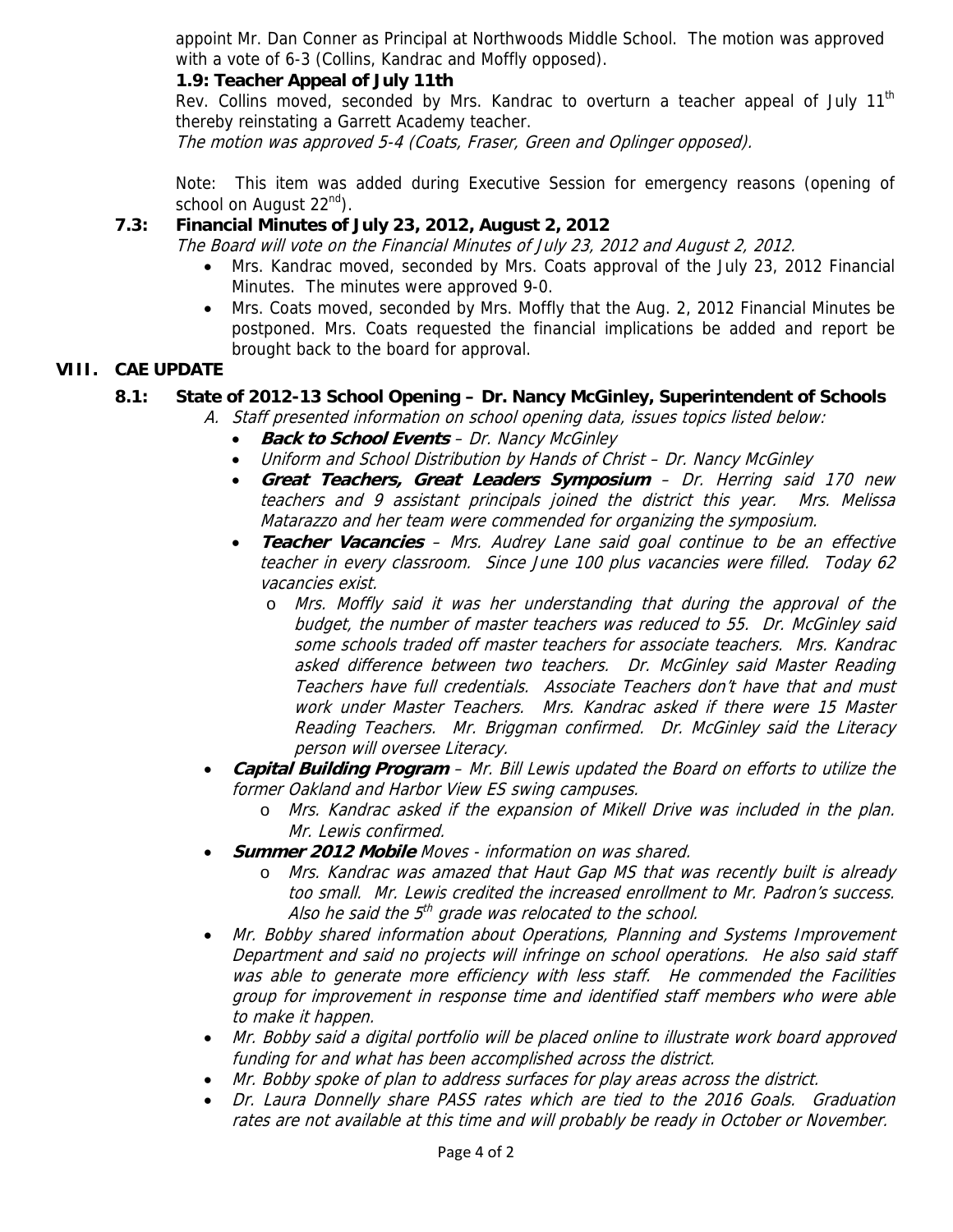- The ESEA waiver was approved July 19<sup>th</sup> and data was received at the end of July. CCSD received a "B" (89%). She also shared data for schools in categories A-F. In CCSD, 76% met or exceeded state expectations. The report was distributed to board members.
	- o Dr. McGinley commended staff members for their hard work to prepare for school opening.
	- o Mr. Fraser said based on 2016 Goals, the district is making progress. He asked if it were possible to look back to see kids in gap and progress being made. Dr. Donnelly said that is being done in the academies daily. Mrs. Coats requested a breakdown of Literacy breakdown. McGinley said she could bring at a workshop or in a Board Update. She spoke of the Literacy article and said one thing left out was 50% of students have IEPs or reading challenges. About the report distributed, she said report is to clarify ESEA waivers and provide details on how the state identifies schools. She said more time would be needed to explain.
	- o Mrs. Moffly asked for chart with feeder schools and state report cards. Dr. McGinley said she has a colored wheel that shows the patterns.
	- o McGinley spoke of strong improvement at North Charleston HS and Stall HS and said it should improve graduation rates.
	- o Mrs. Coats said the information is helpful but actual tangible plans attached to titles would be helpful.
	- o Mr. Ascue asked about STEM courses and said they may attract and keep students in schools. He suggested attractive magnet and honors courses be added to attract student

B. **Studer Consultant Team Update** – Janet Pilcher shared the FLY Wheel which diagnose where district is. Then they coach and train on things that should occur followed by assessment. Assessment is used the following year as a starting point.

- CCSD Scorecard and overall goals and formative measures (assessments) determine how well district is doing so interventions could be identified.
- Diagnose student achievement by district and school, service—parent satisfaction and support card where school leaders assess how well service that is provided to the school.
	- o Employee engagement two measures
	- o Finance Department and Schools
	- o Quality Indicators by department and job responsibility
- 2011-2012 District Survey Results
	- o Employee Engagement Survey asked employees if work environment helped them reach their work potentials. Once the leader rolls out results, there is usually increase because then employees can see employers are doing something about it. There was an increase since the starting point.
	- o **Parent Satisfaction Survey** score says a lot about the community. The number of participants increased from 5,123 to 9,388. Every parent had the opportunity to participate.
		- EK asked if there was a limit on parental response. Mrs. Pilcher said there was no limit and both parents could respond. She said leaders strategies made this happen. EK asked for information on schools that data came from.
	- o **Support Card** Overall mean from administration which will be used next year was 4.21 and 4.19.
	- o Steps completed by leader, were identified.
		- **Survey roll out**
		- **EXEC** Cascaded and aligned goals and evaluations
		- Leadership Development Institutes four held last year to identify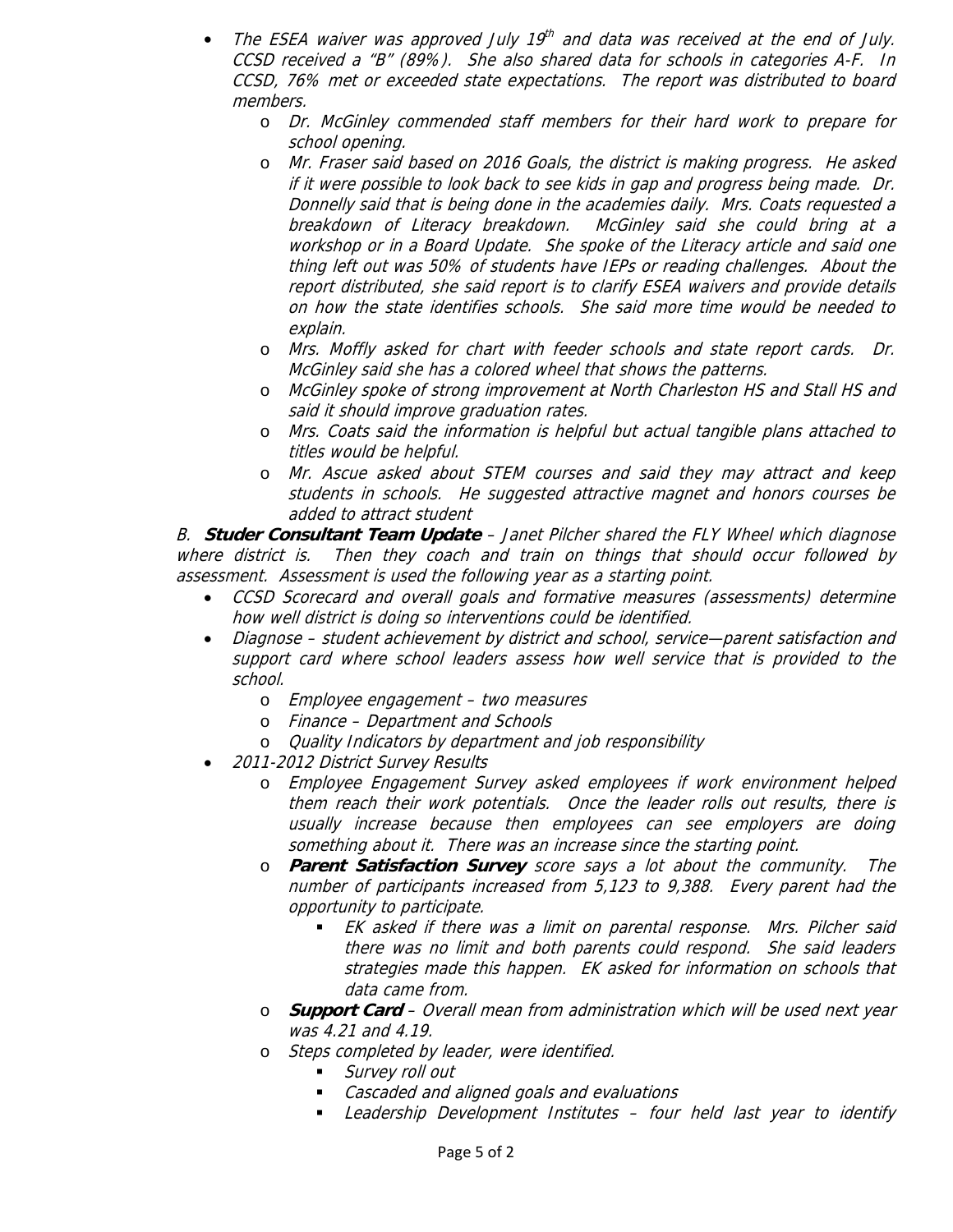leaders' needs. Studer participation in Education Symposium.

- o 2012-13 School Leadership Excellence
- o Next Steps must work collaboratively to identify must haves to determine what leaders need to meet goals and measures
- o Leadership Development
- o Survey Results and Rollout Process
- o 90 Day Action Plan

.

- o Assessment at end of year
- Questions:
	- o Rev. Collins asked if there are must have things identified yet. Mrs. Pilcher said having leader having relationship with teachers and reaching out to make parents partners.
	- o Coats requested
	- o Mr. Ascue asked model would allow everything to filter down to departments. Mrs. Pilcher said it could be added.

#### **IX. MANAGEMENT REPORT(S)**

## **X. COMMITTEE REPORT(S)**

#### **10.1: Audit & Finance Committee**

Mrs. Coats announced a Audit and Finance Committee meeting on Thursday August 16<sup>th</sup> at 3pm.

**10.2: Policy Committee** 

#### **XI. POTENTIAL CONSENT AGENDA ITEMS**

 **11.1: East Cooper Montessori Charter School Amendment Request – Mr. John Emerson, General Counsel –**The Board will vote on a recommendation to approve the East Cooper Montessori Charter School Amendment Request to increase their enrollment capacity from 208 students to 300 students.

Mrs. Moffly asked about an impact study for ECMCS. Dr. McGinley said the principal wasn't at meeting. However, the school purchased land and installed two double wide mobile units which expand classroom. One unit not being used during her visit to the school. EM said contradictory to say no cost to district when extra funds are mentioned. CCSD has said that charter schools takes money from district. She said it's a mis-statement since there is a cost. Mr. Fraser said the only increase is the formula increase because of the number of students.

Mrs. Green left at 7:15pm and returned at 7:18pm. Mrs. Kandrac asked if the district paid rent for the East Cooper Montessori Charter School. Dr. McGinley said it didn't.

Mrs. Green Moved, seconded by Rev. Collins. The vote to approve was 8-0 Note Mrs. Green was out of room. Therefore, she did not vote.

#### **11.2: Pinehurst Elementary Secondary Entrance Renovation – Mr. William Lewis, Chief Operations Officer**

Rev. Collins moved, seconded by Mrs. Green approval of a recommendation to exempt the Pinehurst ES Secondary Entrance Renovation Project from the Procurement Code. Since the Memorandum of Understanding between the district and City has been developed, the district envisions the gym being used for this year's basketball season. The secondary entrance allows access to the gym and the security needed to secure classrooms adjacent to gym when it is in use after hours. The vote was approved 8-1 (Thomas opposed).

Mrs. Coats said board approved on June  $11^{th}$  at 15% less. She asked about the schedule since staff is requesting sole source. Mr. Lewis said delay was caused by summer work and OSF